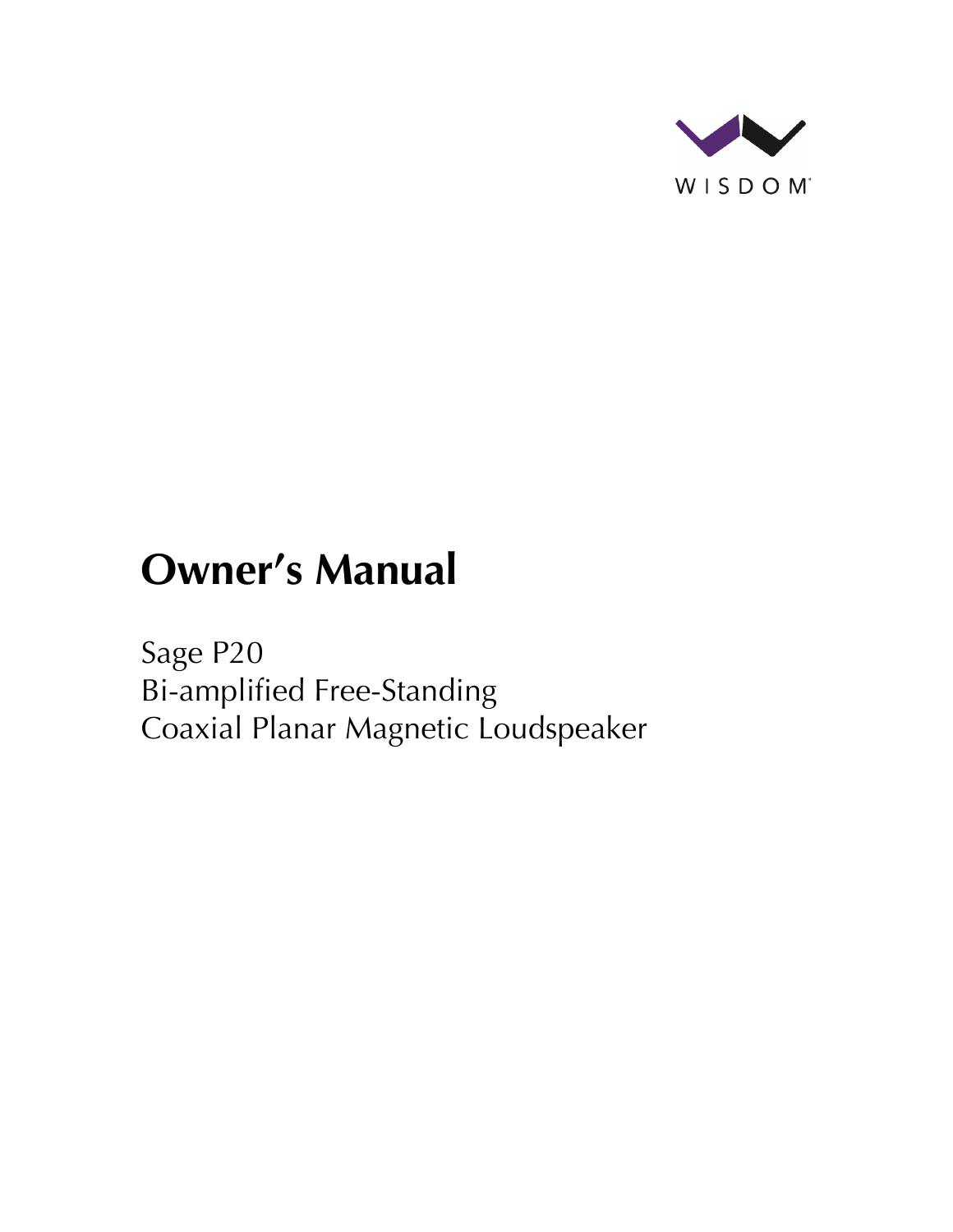### **Table of Contents**

**Introduction | 3**

**Overview | 3**

**Unpacking and Installing the Sage P20| 5**

**Making the P20 Connections | 6**

**Care & Maintenance | 7**

**North American Warranty | 8**

**Obtaining Service | 9**

**Specifications | 10**

**Dimensions | 11**

### **DOCUMENT CONVENTIONS**

This document contains general safety, installation, and operation instructions for the Wisdom Audio Sage P20 Loudspeaker. It is important to read this document before attempting to use this product. Pay particular attention to:

**WARNING: Calls attention to a procedure, practice, condition or the like that, if not correctly performed or adhered to, could result in injury or death.** 

**CAUTION: Calls attention to a procedure, practice, condition or the like that, if not correctly performed or adhered to, could result in damage to or destruction of part of or the entire product.** 

*Note: Calls attention to information that aids in the installation or operation of the product.*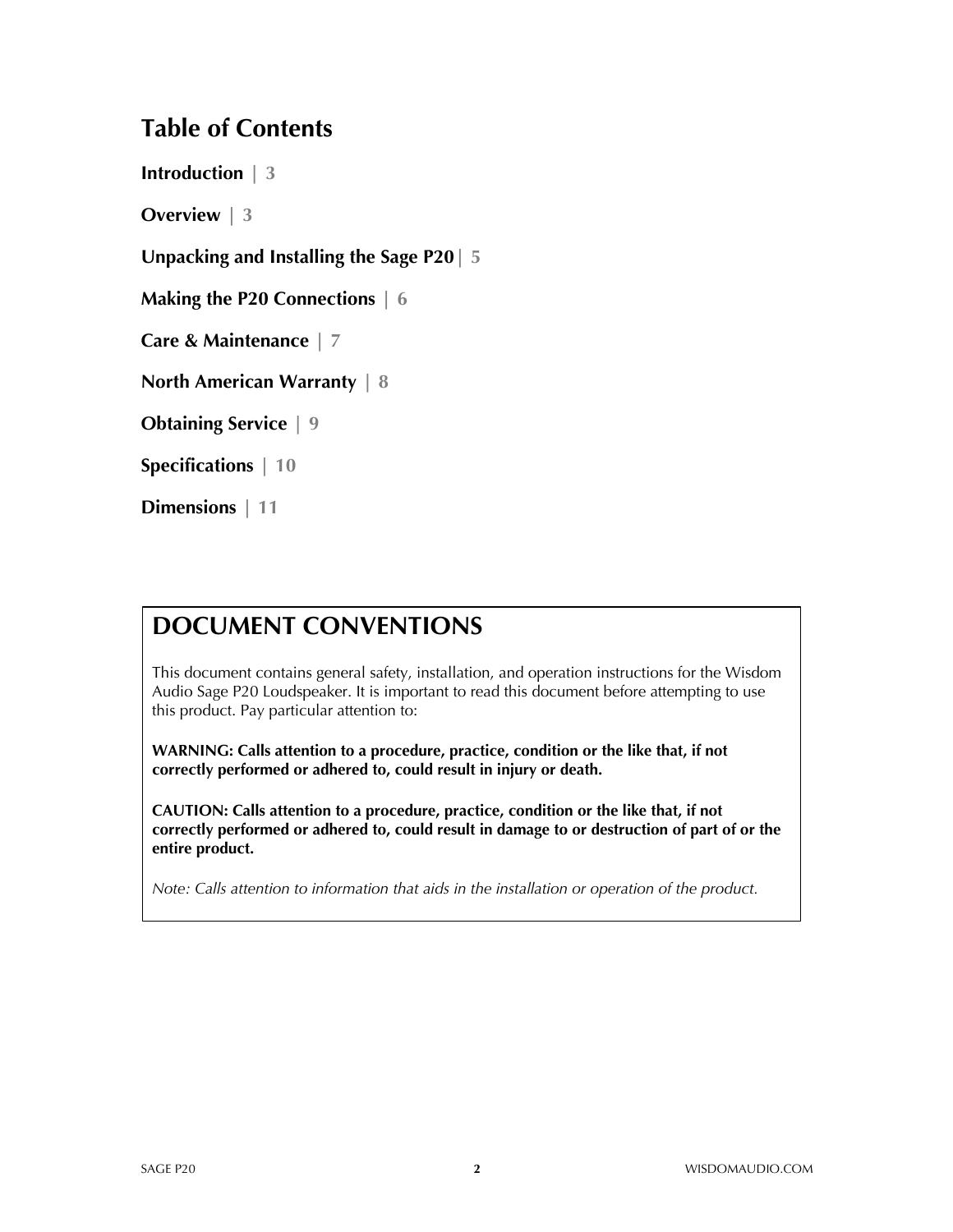# **Introduction**

Congratulations on purchasing your Wisdom Audio system. It incorporates many design features engineered to give you decades of pleasure and performance. Many of these design choices are uncommon among loudspeaker manufacturers and bear some explanation. See the following section entitled "Overview" for more information.

Our unique driver designs and our emphasis on achieving real-world performance account for the "system" approach taken. These are not speakers that are simply connected to speaker wires and promptly forgotten. We recognize that setting up a Wisdom Audio system can be a bit more involved than connecting a common set of loudspeakers, which is why we recommend that our systems be engineered and calibrated by Factory Personnel

Your **Sage P20 series** loudspeaker are specifically designed to avoid the compromises inherent in conventional speaker designs. There are no passive crossover components inside the speaker. Instead, there are direct connections from the amplifiers to their respective High-Pass and Low-Pass drivers and an external active crossover is used, such as the ones inside of our Wisdom SA-DSP (Digital Signal Processing) Amplifiers. It is truly a "system" design, and not merely a collection of loudspeaker drivers in a box. Please contact us to learn which products/amplifiers/ surround processors outside of our DSP Amplifiers will work with our speakers and subwoofers. **Info@wisdomaudio.com** 

# **Overview**

Your **Sage P20** loudspeakers take advantage of several critical technologies to deliver a level of performance that has never been available in a loudspeaker that intruded so modestly on your living space. In fact, this level of performance has rarely been attained, regardless of the space and budget at one's disposal.

Since several of these technologies cannot readily be found elsewhere, we will take the time to describe them in more detail than would be necessary for more conventional designs.

Our planar magnetic drivers use an advanced, thin film membrane to move the air. This film can respond instantly to the smallest detail in the signal. It has vastly less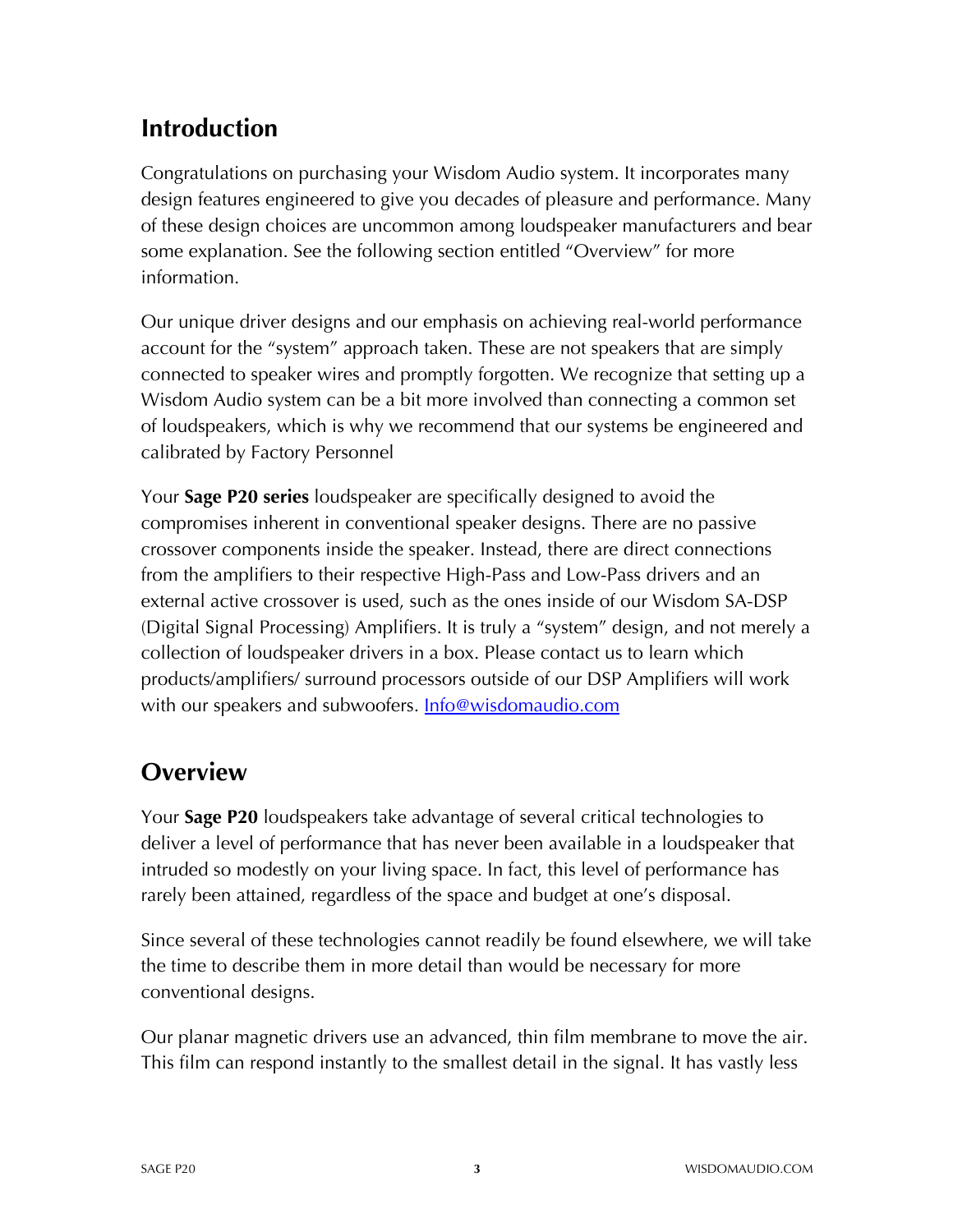inertia than traditional "cone & dome" drivers, so the signal is never blurred in any way.

One of the most remarkable things about the sound of well-designed planar magnetic speakers is their lack of thermal or dynamic compression. There are several reasons for this:

- The lightweight diaphragm responds quickly to even the smallest signals yet is robust enough to handle a great deal of power.
- The voice coil is laid out at and is exposed to the air on both sides; the large resulting surface area dissipates heat extremely quickly and efficiently.
- Since heat does not build up in the voice coil (as it does in conventional dynamic drivers), the load seen by the amplifier does not change at high power levels.

When you become accustomed to the sound of your new **Sage P20** speakers, conventional speakers sound a bit bland and lifeless. You may also discover yourself hearing details at even modest levels on the **Sage P20** that were previously inaudible even at loud volumes on more conventional speakers.

The "voice coil" in the planar magnetic driver is spread out over a large, at area that is exposed to the open air. As such, when a huge transient comes along, any heat that is generated is immediately dissipated. This compares quite favor- ably to other designs in which the voice coil is buried inside a massive piece of metal, where the heat has effectively no place to go.

The excellent heat dissipation of these drivers makes them remarkably reliable. Planar magnetic speakers can handle a great deal of power without undue stress or audible strain. In fact, for a given size, they can handle *many times* the power of a traditional dynamic driver.

Because the conductor of a planar magnetic driver is essentially a long, thin wire, it presents a purely resistive load to the amplifier. This is comparable to the simple test loads that amplifier companies use when measuring their amplifiers to show how terrific they are. As such, you can be assured that your amplifiers will sound and work their best.

Authoritative, deep bass requires that you move a lot of air. We have chosen to use dynamic woofers for the bass because they can provide excellent performance at lower frequencies.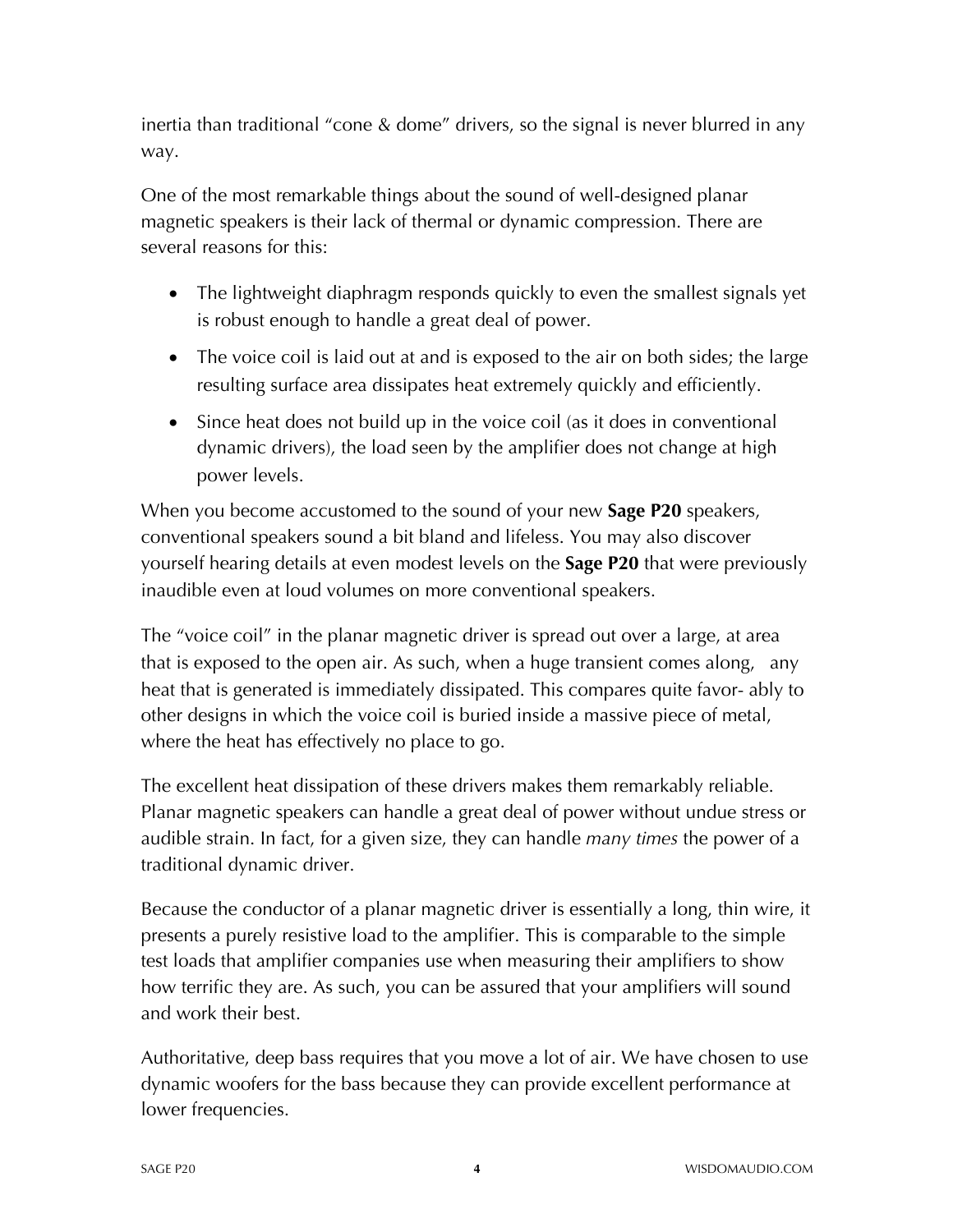To get comparable bass performance from a planar magnetic design, you would need to have a huge speaker that would be impractical in most domestic living spaces. It simply makes more sense to use the best transducer technology in each area of the reproduced spectrum. One of Wisdom Audio's strengths is in seamlessly blending these technologies – particularly important given the high standards set by our planar magnetic drivers.

Of course, the dynamic woofers themselves must be rather extraordinary to "keep up" with the planar magnetic drivers right up to the crossover frequency.

Our woofers are different because they must be to do their job. Specifically, we need highly dynamic, uncompressed bass (to keep up with the planar magnetic drivers) that does not depend on a critical amount of enclosure volume (since these speakers are mounted in your wall and use the space inside the wall as their "enclosure"). These two design goals require rather extraordinary attention to myriad details.

Many speakers include a mid-bass "bump" in their response to give the illusion of going deeper in the bass than they actually do. Unfortunately, this "bump" makes blending them seamlessly with a high-quality subwoofer almost impossible.

All **Sage Series** speakers have been designed for optimally at response to 80 Hz, which is the most-common crossover frequency used with subwoofers.

# **Unpacking and Installing the P20**

The **Wisdom Audio Sage P20** freestanding speaker is a substantial piece of equipment. Please exercise caution when unpacking your P20 to ensure that you do not strain yourself from its (perhaps unexpected) weight.

**CAUTION:** Do not attempt to lift your P20 while bending or twisting from the waist. Use your legs for lifting, not your back. Always stand as straight as possible and keep the P20 close to your body to reduce strain on your back.

The speaker is shipped in a "telescoping" box (two five-sided boxes, one of which fits snugly inside the other). Gently roll the box over so that its bottom is facing up. Then carefully cut the tape along the bottom of the box on all four sides. Roll the box over again so the bottom is on the floor and lift off the top. With one person at each end, carefully lift the speaker out of the box and lay it on a soft surface (carpet or similar). We do not recommend removing the grille on your new loudspeakers.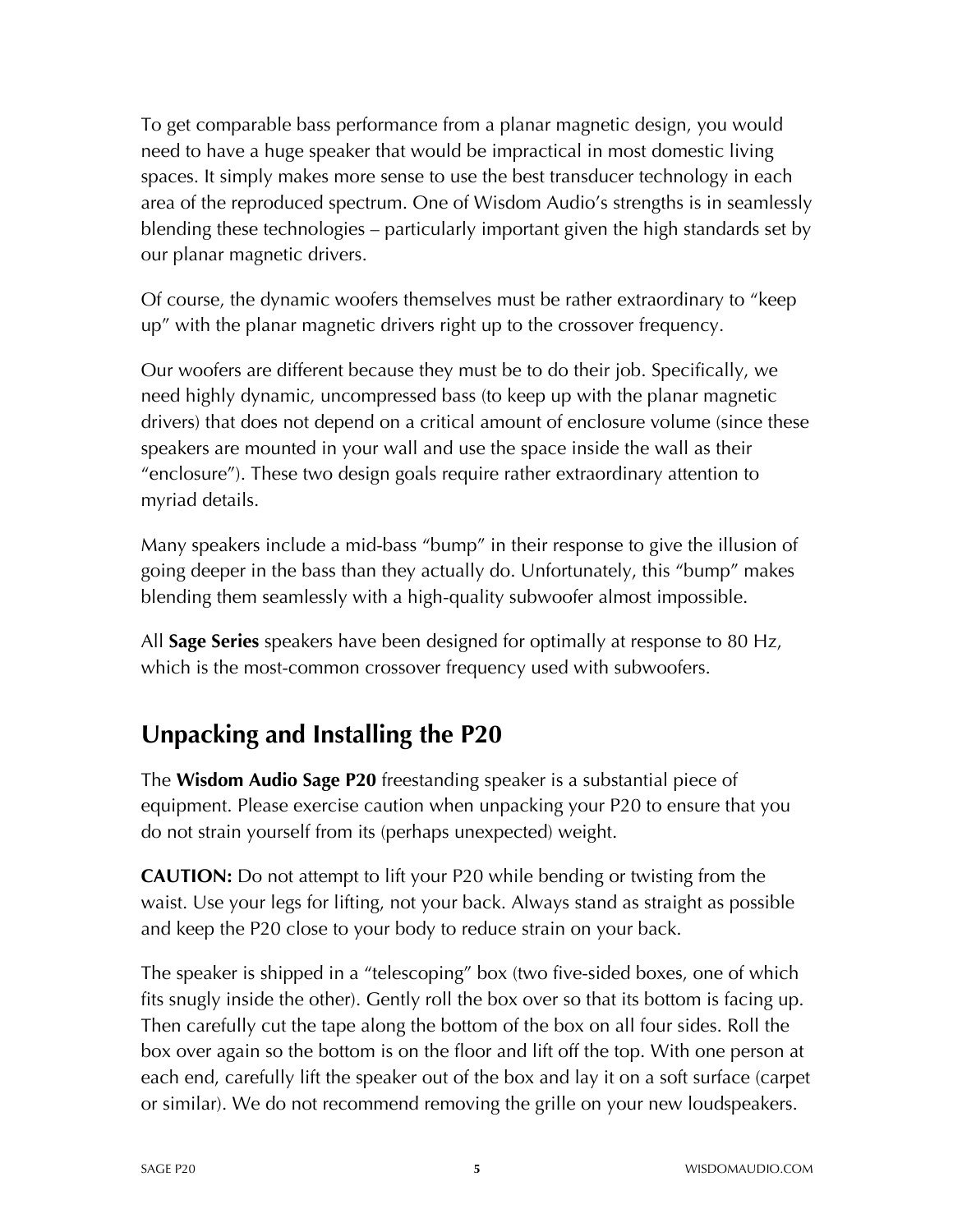The grille is an integral part of the design; moreover, the planar magnetic film should never be touched, as it is tensioned precisely at the factory. The grille plays an important protective role as well as an aesthetic one.

**After unpacking your P20, keep all packing materials for future transport.** If you need to ship your speaker, only the original, purpose-designed shipping carton is acceptable. Any other method of shipping this product runs a significant risk of damage to the speaker – damage that would not be covered by the warranty. (If you lose your packaging and need to ship your speakers, replacement packaging can be purchased from Wisdom Audio.)

### **Making the P20 Connections**

As with any system, you should make changes to the connections only when the power is turned off to avoid any chance of inadvertently causing a problem (such as a short-circuit).

Two sets of speaker wires are required for each Sage P20 loudspeaker: one for the woofer (low pass) section, and a separate one for the planar magnetic (high pass) section that handles the midrange and treble.

We recommend using heavy-gauge speaker wire, the gauge will vary dependent on your speaker run length. Please consult an authorized dealer to determine what gauge would be best for your application.

For the purposes of this manual, we will assume that you have already connected the approved DSP Amplifiers/Processor with Active Crossovers and PEQ as per the instructions found in its manual. As such, you should have signal coming from your source component(s) to a preamp/processor, and then on to the signal that is split into low-pass and high-pass sections, with the low-pass section going to one or more Wisdom Audio SA Series amplifiers, and the high-pass section going to additional SA Series amplifiers, which will drive the planar magnetic panels.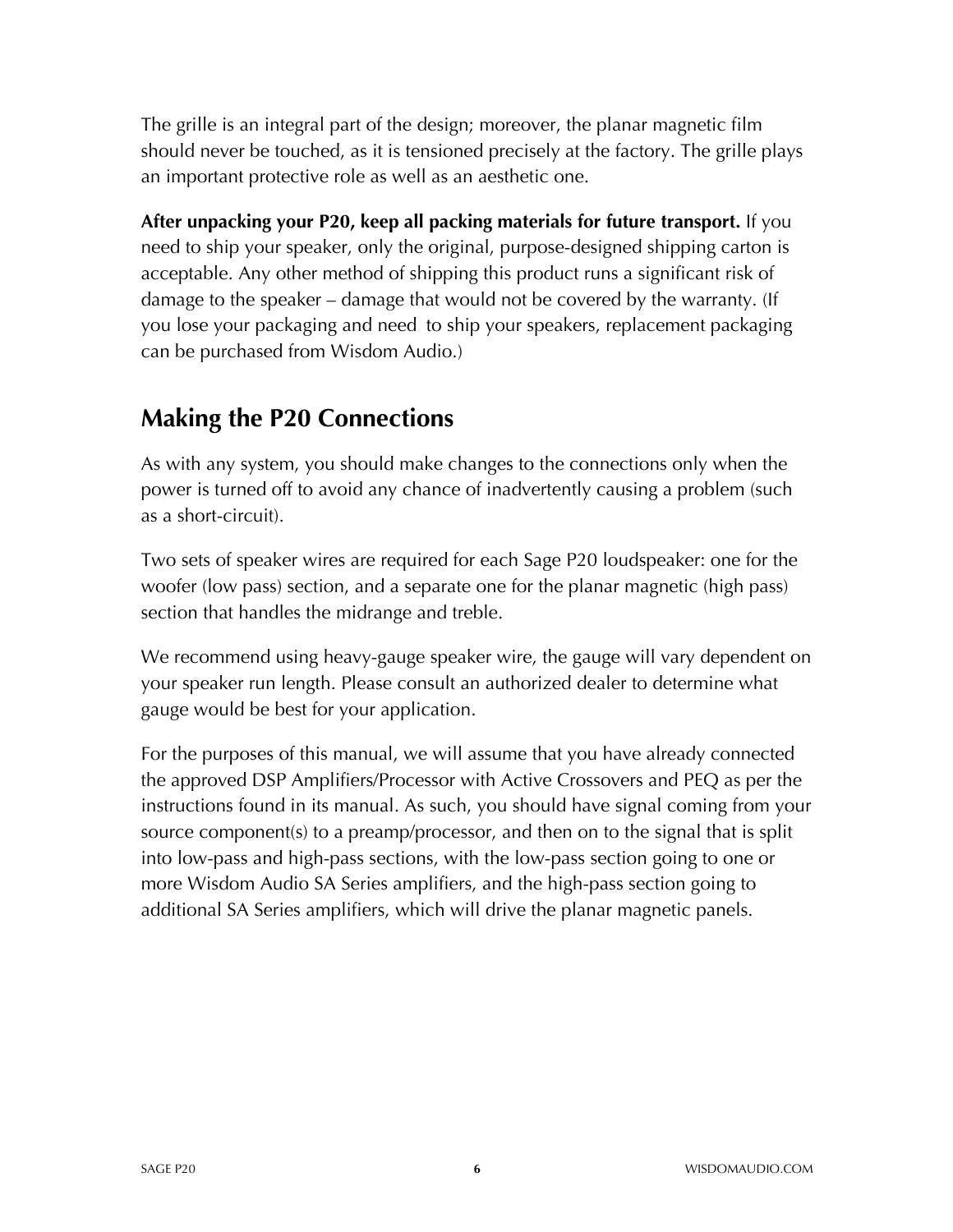We strongly recommend using spade, hook, or ring lugs to terminate the speaker wires whenever they are connected to the patented Cardas connectors, an example of which is shown below. Wisdom Audio uses these connectors on both our power amplifiers and on our freestanding loudspeakers



Connect the outputs of your Wisdom Audio SA-series amplifier to the appropriate woofer sections, taking care to get both the channel assignments and the polarity correct. Connect the positive (+) terminals on the SA Series amplifier to the positive  $(+)$  terminals for the woofer on the loudspeaker; likewise, connect the negative  $(-)$ terminals on the amplifier and the speaker, respectively.

Next connect the outputs of your chosen amplifier for the midrange/treble to the Sage P20 planar sections in a similar fashion, taking care with both channel assignments and polarity.

### **Care & Maintenance**

To remove dust from the front of your P20, use a feather duster or a lint-free soft cloth.

Never attempt to clean the drivers themselves.

### **Caution!**

Do not touch the surface of the planar magnetic drivers, under any circumstances. The thin film has been carefully pre-tensioned at the factory; any subsequent contact can only damage it. -------------------------------------

--------------------------------------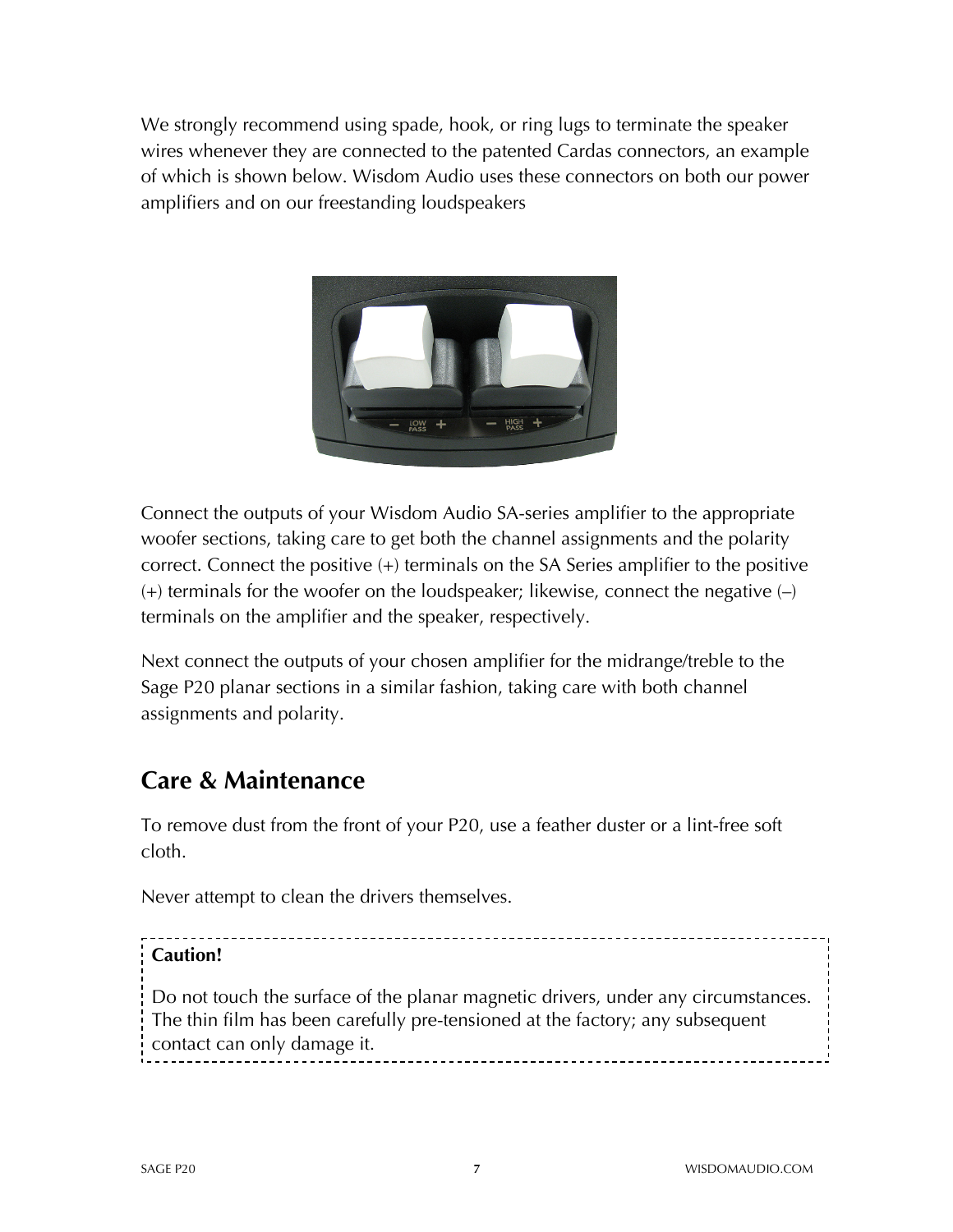### **North American Warranty**

### **Standard Warranty**

When purchased from and installed by an authorized Wisdom Audio dealer, Wisdom Audio loudspeakers are warranted to be free from defects in material and workmanship under normal use for a period of 10 years from the original date of purchase.

Furthermore, the transducers ("drivers") in your Wisdom Audio speakers are warranted to be free from defects in material and workmanship under normal use for a period of 10 years from the original date of purchase.

### **Harsh Conditions Use**

Wisdom Audio loudspeakers are designed for installation and operation in environmentally controlled conditions, such as are found in normal residential environments. When used in harsh conditions such as outdoors or in marine applications, the warranty is three years from the original date of purchase.

During the warranty period, any Wisdom Audio products exhibiting defects in materials and/or workmanship will be repaired or replaced, at our option, without charge for either parts or labor, at our factory. The warranty will not apply to any Wisdom Audio products that has been misused, abused, altered, or installed and calibrated by anyone other than an authorized Wisdom Audio dealer.

Any Wisdom Audio product not performing satisfactorily may be returned to the factory for evaluation. Return authorization must first be obtained by either calling or writing the factory prior to shipping the component. The factory will pay for return shipping charges only if the component is found to be defective as mentioned above. There are other stipulations that may apply to shipping charges.

There is no other express warranty on Wisdom Audio products. Neither this warranty nor any other warranty, express or implied, including any implied warranties of merchantability or fitness, shall extend beyond the warranty period. No responsibility is assumed for any incidental or consequential damages. Some states do not allow limitations on how long an implied warranty lasts and other states do not allow the exclusion or limitation of incidental or consequential damages, so the above limitation or exclusion may not apply to you.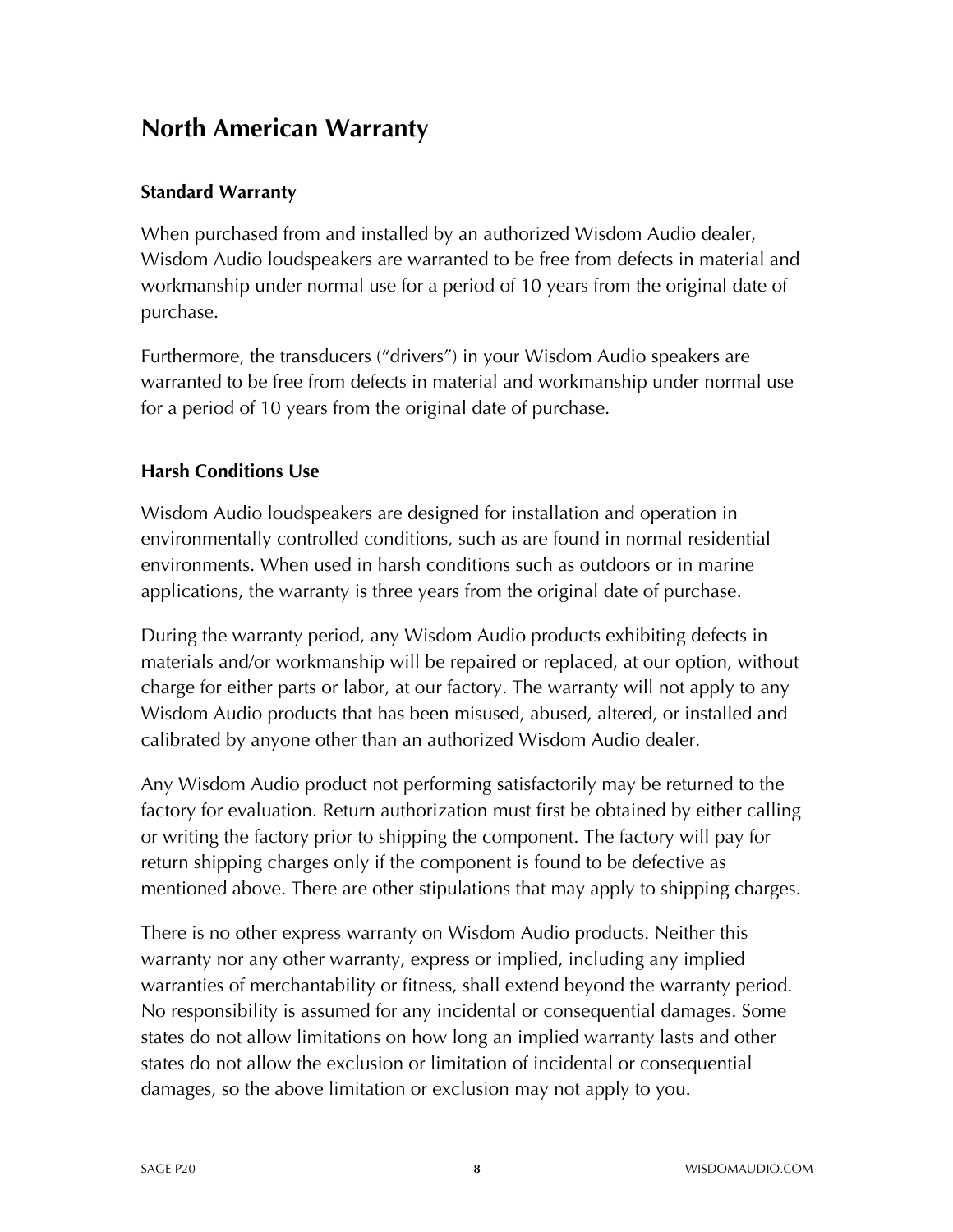This warranty gives you specific legal rights, and you may also have other rights, which vary from state to state. This warranty is applicable in the United States and Canada only. Outside of the U.S. and Canada, please contact your local, authorized Wisdom Audio distributor for warranty and service information.

# **Obtaining Service**

We take great pride in our dealers. Experience, dedication, and integrity make these professionals ideally suited to assist with our customers' service needs.

If your Wisdom Audio loudspeaker must be serviced, please contact your dealer. Your dealer will then decide whether the problem can be remedied locally, or whether to contact Wisdom Audio for further service information or parts, or to obtain a Return Authorization. The Wisdom Audio Service Department works closely with your dealer to solve your service needs expediently.

**IMPORTANT:** Return authorization must be obtained from Wisdom Audio's Service Department BEFORE a unit is shipped for service.

It is extremely important that information about a problem be explicit and complete. A specific, comprehensive description of the problem helps your dealer and the Wisdom Audio Service Department locate and repair the difficulty as quickly as possible.

A copy of the original bill of sale will serve to verify warranty status. Please include it with the unit when it is brought in for warranty service.

**WARNING:** All returned units must be packaged in their original packaging, and the proper return authorization numbers must be marked on the outer carton for identification. Shipping the unit in improper packaging may void the warranty, as Wisdom Audio cannot be responsible for the resulting shipping damage.

Your dealer can order a new set of shipping materials for you if you need to ship your loudspeaker and no longer have the original materials. There will be a charge for this service. We strongly recommend saving all packing materials in case you need to ship your unit someday.

If the packaging to protect the unit is, in our opinion or that of our dealer, inadequate to protect the unit, we reserve the right to repackage it for return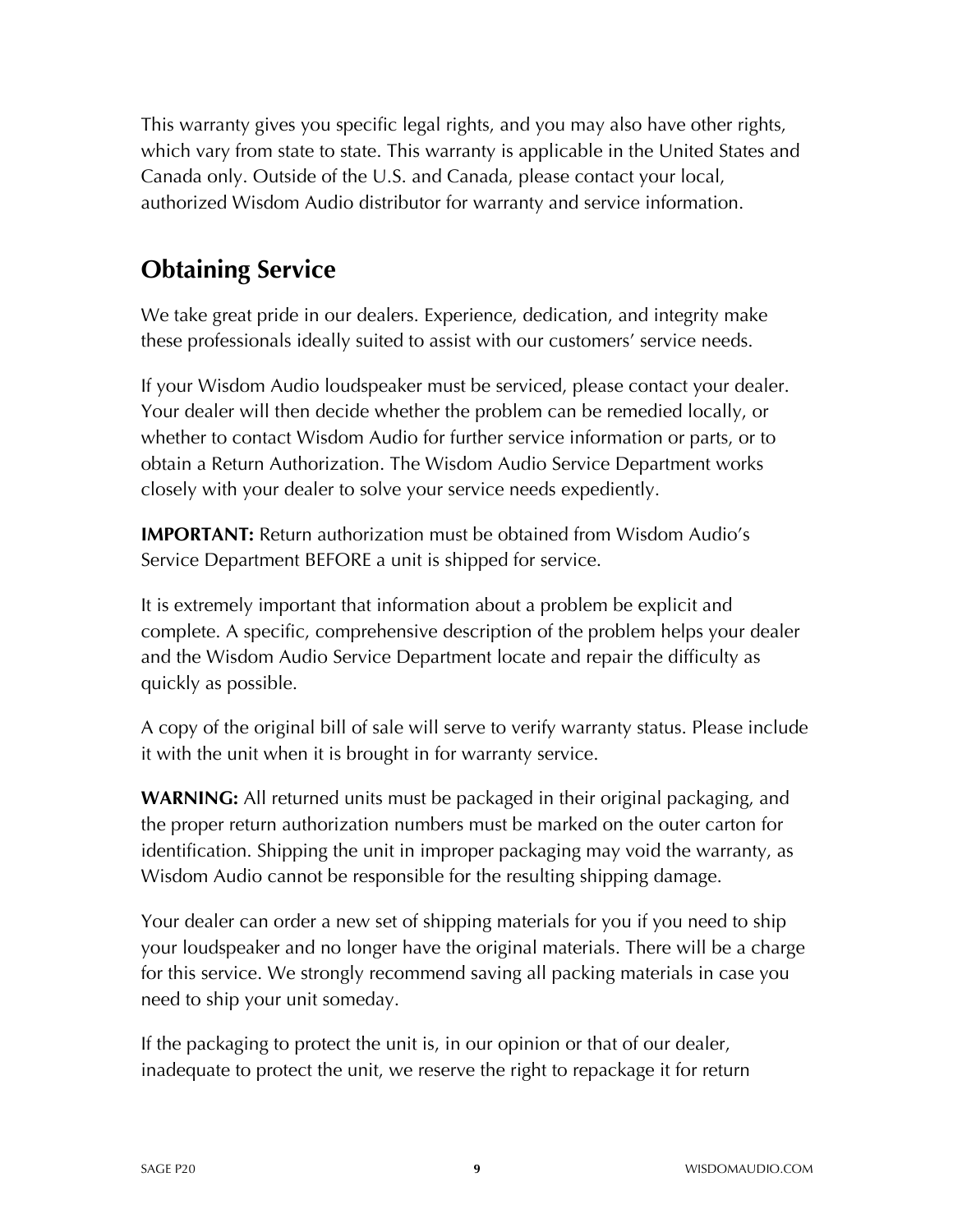shipment at the owner's expense. Neither Wisdom Audio nor your dealer can be responsible for shipping damage due to improper (that is, non-original) packaging.

# **Specifications**

All specifications are subject to change at any time to improve the product.

- **Number of required amplifier channels:** 2
- **Frequency response:** 40Hz 20 kHz  $\pm$  2dB relative to the target curve
- **Impedance, planar section:** 3Ω
- **Impedance, woofer section:** 5Ω
- **Sensitivity, planar section:** 87 dB/2.83V/1m
- **Sensitivity, woofer section:** 87 dB/2.83V/1m
- **System impedance:** 4Ω
- **System sensitivity:** 87 dB
- **Power handling, continuous:** 200w
- **Power handling, peak:** 500w
- **Dimensions:** See appropriate dimensions drawings on next page
- **Shipping weight, each:** 24 lbs. (11 kg)

For more information, see your Wisdom Audio dealer or contact:

#### **Wisdom Audio**

1572 College Parkway, Suite 164 Carson City, NV 89706 wisdomaudio.com information@wisdomaudio.com (775) 887-8850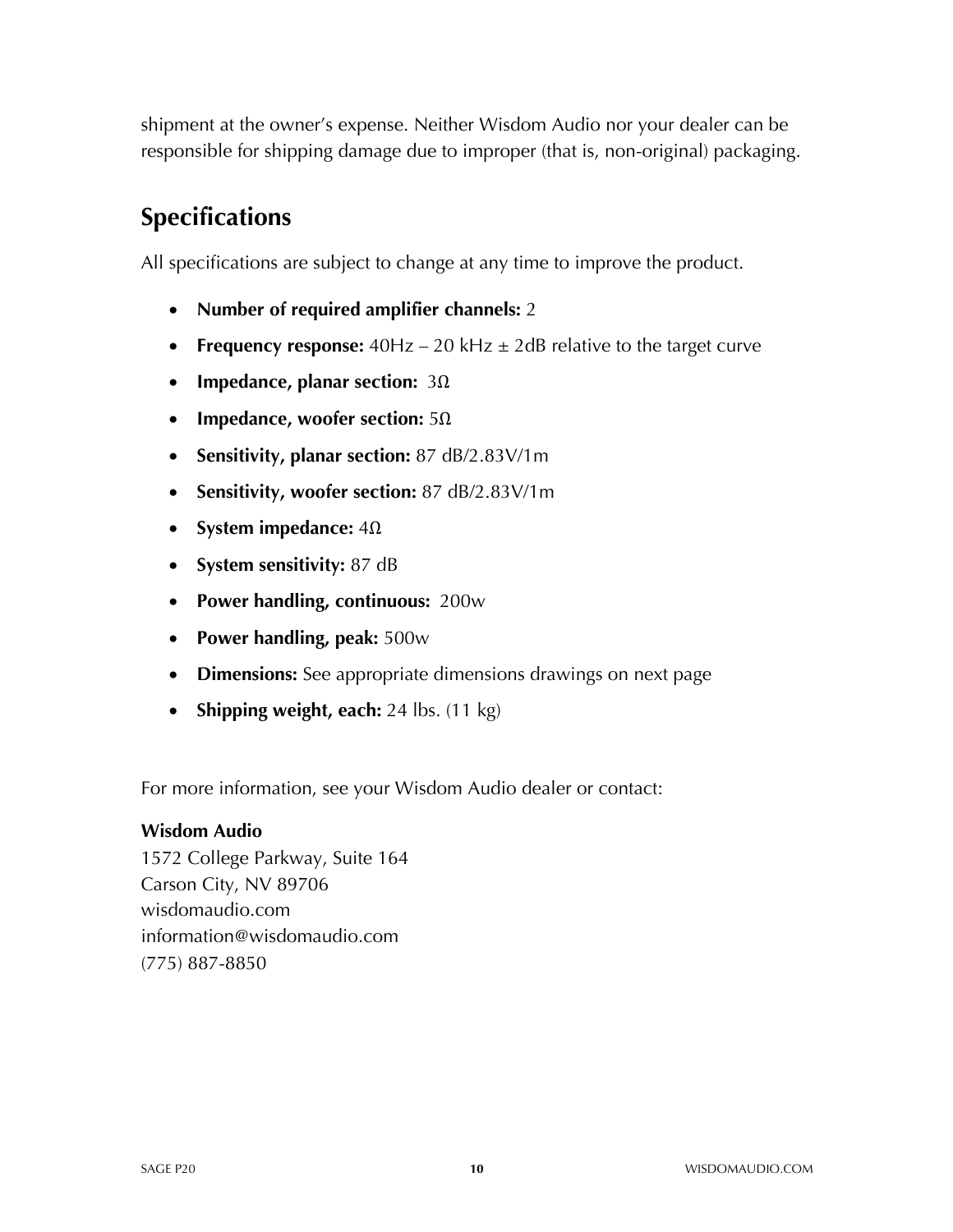# **P20 Dimensions**



BOTTOM<br>VIEW

**REAR VIEW**